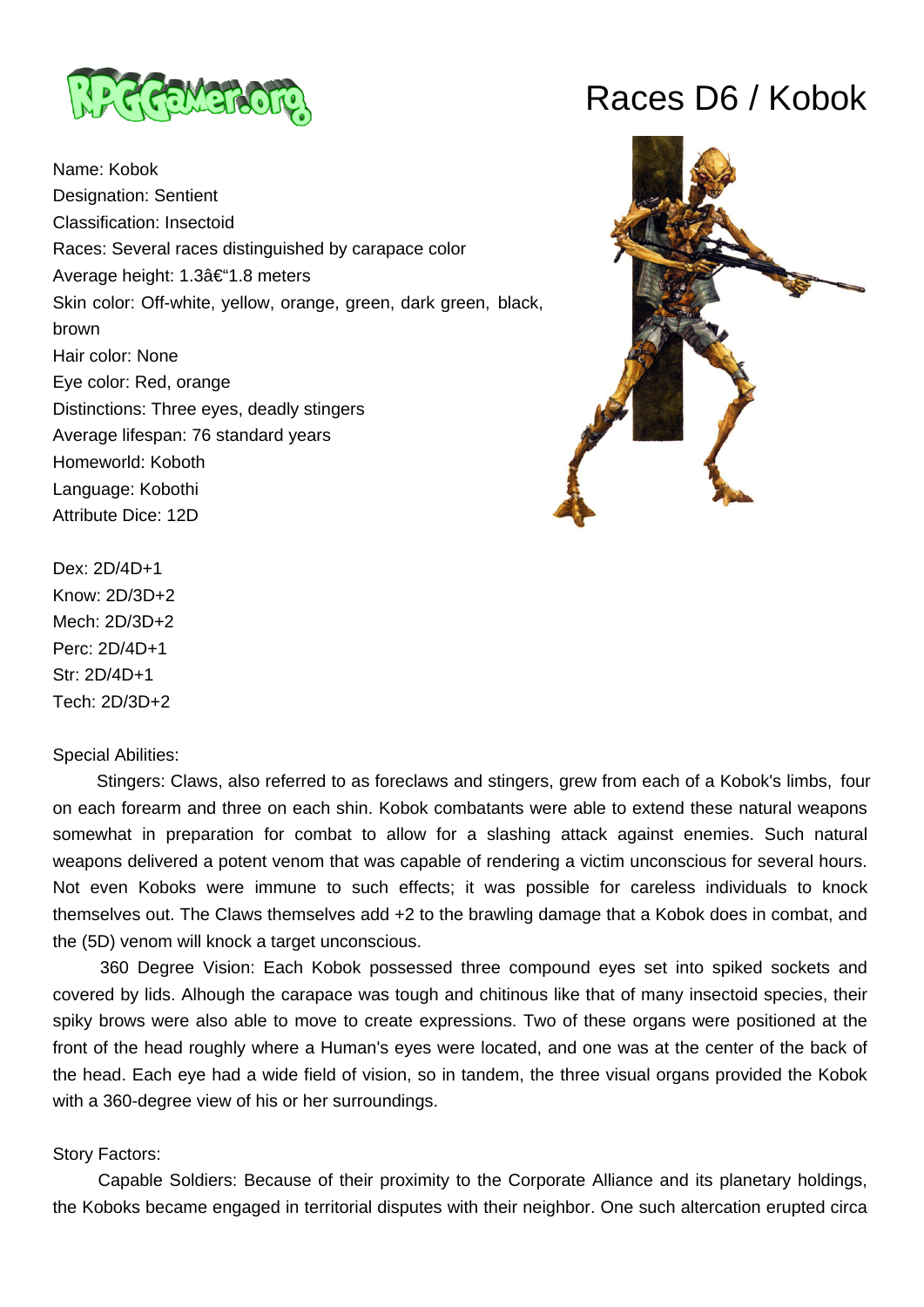15 BBY, a dispute that turned more violent than past conflicts. This caused the Koboks to increase the degree of militarization in their society to become even more combat-ready. The Koboks became heavily involved in what became known as the Mavvan Conflict, which in turn led to the creation of the Kobothi S-Corps. Those Koboks who earned distinction in these conflicts were awarded the Koboth Insurgent Mantle, a blue cape. The events further defined the Koboks' galaxy-wide image as capable soldiers.

Move: 11/13 Size: 1.9-2 meters tall

Description: The Koboks were sentient insectoids native to the planet Koboth. Strong and nimble despite a skeleton-like frame, a Kobok was a formidable opponent in combat due to spikes that projected from each limb; the natural weapons delivered a potent venom capable of knocking out Human-sized targets for several hours. Each member of the species possessed three eyes, two at the front of the head and one at the back, which provided a 360-degree field of vision. The fuzzy carapace that covered the face was mutable and allowed a Kobok to convey expressions with the mouth and eyes.

Their homeworld, located in the Outer Rim Territories, on the fringe of the Tingel Arm, was ruled by the Koboth Union, and their control extended over an area known as Kobothi Space. Although the species brokered trade agreements with neighbors such as the Trianii and the Hiitians, they clashed with their neighbors from the Corporate Alliance and warred for years. The rivalry lead to such conflagrations as the violent Mavvan Conflict, which gave rise to the elite Kobok unit known as the Kobothi S-Corps. The Koboks became known for their militarism due to such wars, and outside their sphere of influence, the Koboks had a reputation as violent and sneaky. Few representatives of the species migrated to worlds outside Kobothi Space $\hat{\alpha} \in \hat{\alpha}$  with the exception of the planet Roon, which had a sizable Kobok population—but those who did emigrate tended to work as assassins, mercenaries, and soldiers, and thus reinforced their species' martial reputation.

# Biology and appearance

The Koboks were a species of thin, sentient insectoids. The Kobok body was roughly humanoid, with a bipedal stance and a slight, almost skeletal frame. A typical member of the species stood between 1.3 and 1.8 meters tall, but due to the body's thinness, rarely weighed more than sixty kilograms. Nevertheless, Koboks were quite strong despite the slight frame, and some could jump as high as half their body length. In general, their constitution was not particularly robust. Nevertheless, they were immune to the more deadly effects of an ailment known as Rooze Disease a ithe medicine for the illness did cause them to laugh uncontrollably, though. A Kobok reached adolescence at age nine, adulthood at age seventeen, and had a life expectancy of seventy-six years.

Although yellow Koboks were most common, the coloration of a Kobok's carapace depended on the region of the species' homeworld, Koboth, from which the individual came. For example, the Koboks from the Kuurok Peninsula tended to sport a dark green to black carapace. Other Koboks had cr me, beige, brown, orange, or green colorations. The carapace featured several spikes and protrusions, and it was rigid and fairly durable. This covering afforded the Koboks resistance to the harmful effects of exposure to radiation.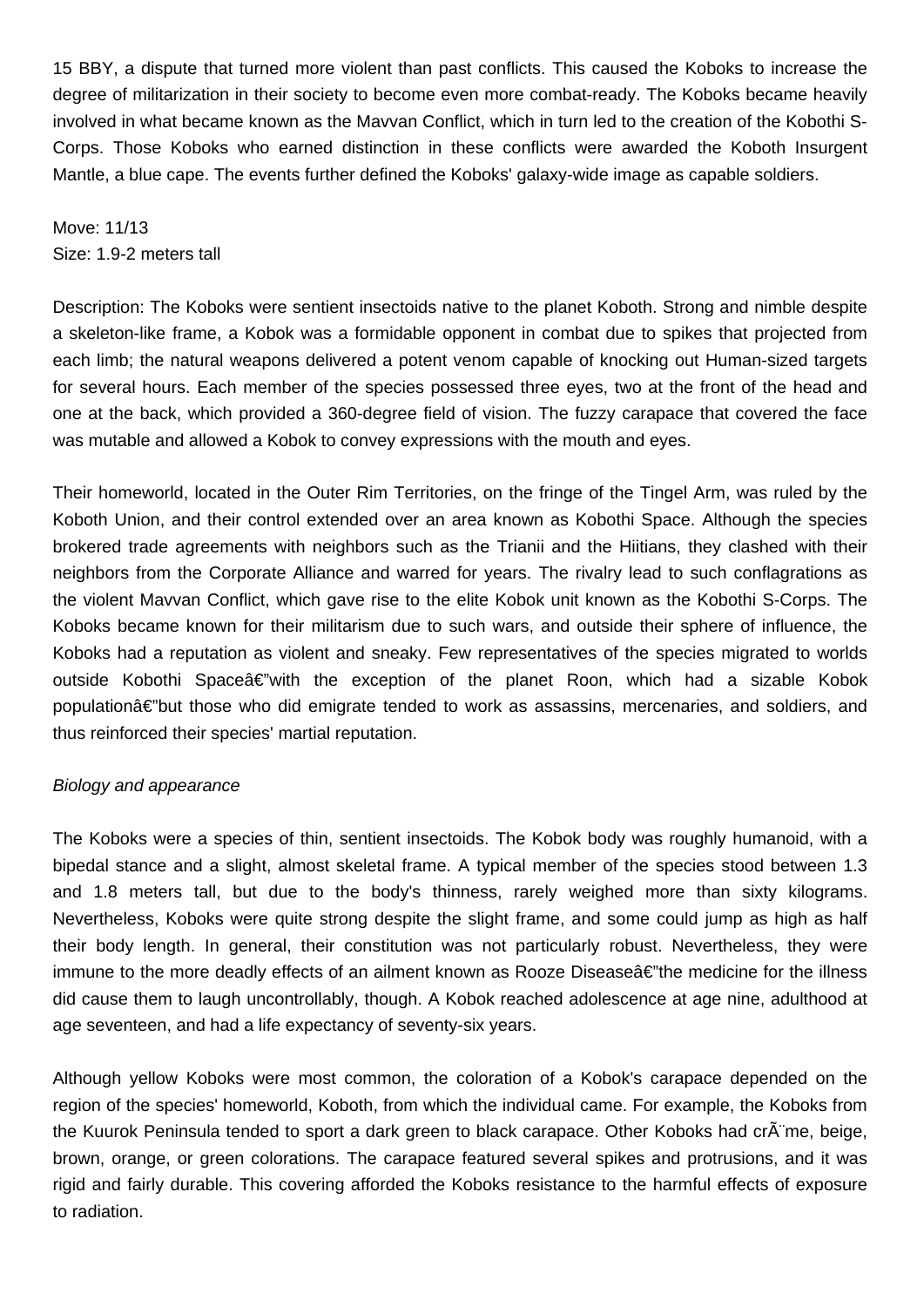Claws, also referred to as foreclaws and stingers, grew from each of a Kobok's limbs, four on each forearm and three on each shin. Kobok combatants were able to extend these natural weapons somewhat in preparation for combat to allow for a slashing attack against enemies. Such natural weapons delivered a potent venom that was capable of rendering a victim unconscious for several hours. Not even Koboks were immune to such effects; it was possible for careless individuals to knock themselves out. Koboks possessed four-fingered hands and three-toed feet. Members of the species walked with the torso angled slightly forward.

Each Kobok possessed three compound eyes set into spiked sockets and covered by lids. Alhough the carapace was tough and chitinous like that of many insectoid species, their spiky brows were also able to move to create expressions. Two of these organs were positioned at the front of the head roughly where a Human's eyes were located, and one was at the center of the back of the head. Each eye had a wide field of vision, so in tandem, the three visual organs provided the Kobok with a 360-degree view of his or her surroundings. These visual organs were red or orange in color. Although the Kobok mouth featured insectoid mandibles, it opened to reveal a humanoid interior, including sharp, white teeth and a red tongue. This physiology allowed the Kobok to create humanoid facial expressions, such as a smile. Two small, flat nostrils perforated the front of the face. Koboks were covered in a thin fuzz, and they were able to grow the hair on their faces long, with some individuals even gathering their facial fuzz into a sort of ponytail beard.

### Society and culture

The Koboks hailed from the planet Koboth, where they were governed by the united body of the Koboth Union. A history of violence and warfare, coupled with the harsh and unforgiving nature of their homeworld, made the Koboks a hardy and calculating species. This temperament made them particularly suited for military and mercenary work. Non-Koboks in the galaxy at large saw them as crafty killing machines, a perception only solidified by the Koboks' proclivity for violent professions.

The elite of the Kobok military was known as the Kobothi S-Corps, a body that had been created less than a decade before the Battle of Yavin. The S-Corps were charged with the duty of protecting Kobothi space and interests. The organization used its own "code" languages, known only to members of the unit. The species had access to standard galactic technology, although some Koboks modified their starships to take advantage of their 360-degree field of vision; for example, a Kobok might place radar screens directly behind the pilot. The species spread to the surrounding systems and engaged in trade with their galactic neighbors, such as the Trianii and the Hiitian species. They also came into frequent conflict with the power-hungry Corporate Alliance, as their territories bordered one another.

The species spoke and wrote Kobothi, their native language, which was composed of tonal hisses. The word chsthiss was a farewell greeting in Kobothi. Kobothi was difficult to translate into Basic, although the Koboks were able to speak that language. Examples of Kobok names included Kasj, Koas, Slis, and Tiska. Koboks wore very little clothing other than small scraps of cloth or leather straps.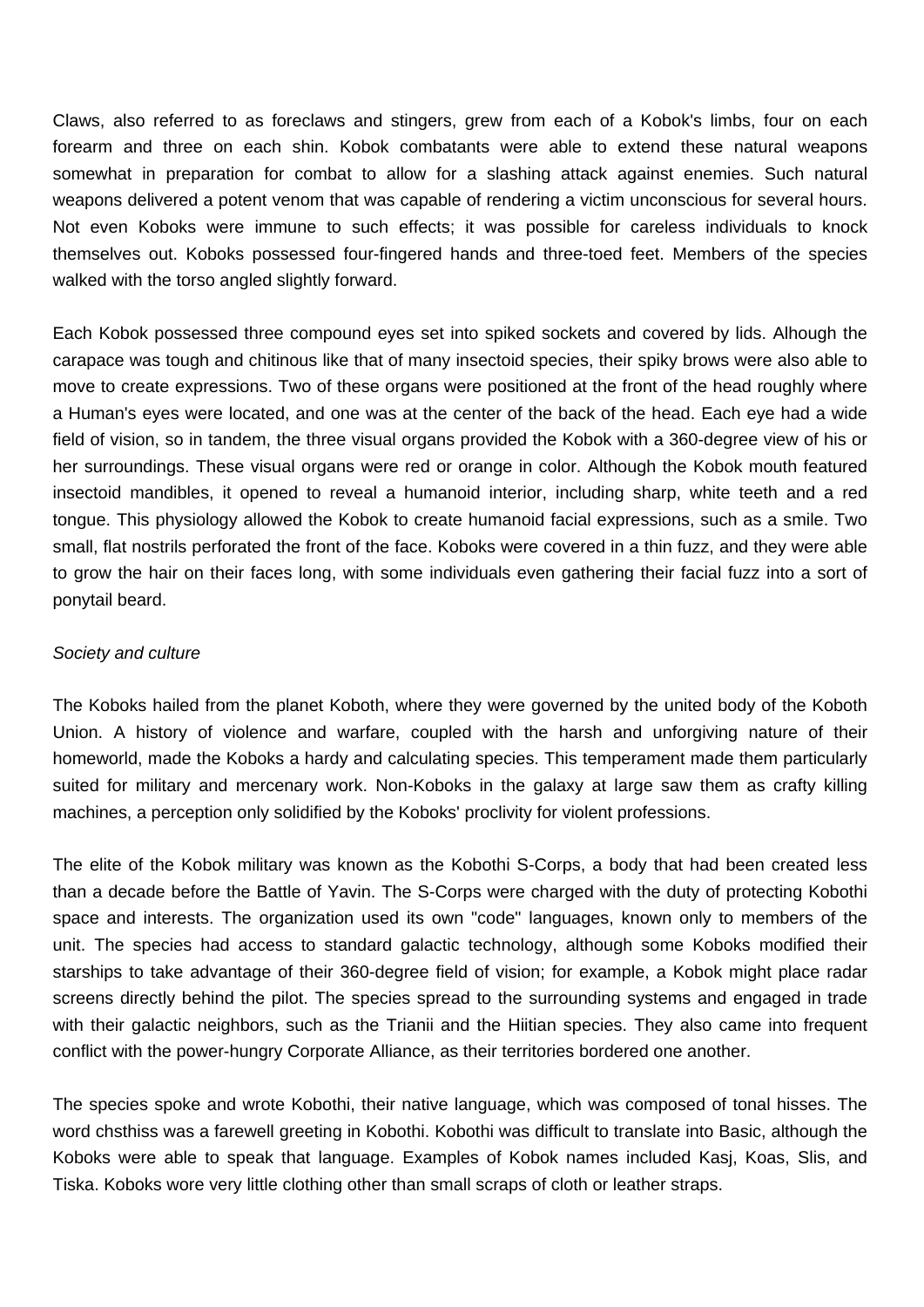# **History**

The Koboks evolved on the Outer Rim Territories planet of Koboth, on the border of the Tingel Arm. As they spread across the six continents and numerous island chains of their homeworld, a planet scorched by solar flares, they diverged into several races distinguished by the color of their carapaces. Although the Koboks had no contact with the greater galaxy for millennia, they developed sub-light space travel on their own. The species spread to surrounding systems and established a sphere of influence known as Kobothi Space. Over thousands of years, they warred constantly with one another. However, with the rise of the Koboth Union several centuries before the fall of the Galactic Republic, the Koboks were united under a single government and began to encounter other sentient species.

Although they never joined the Old Republic, the Koboks brokered trade agreements with both the Trianii and the Hiitians centuries before the rise of the Galactic Empire. Corellian and Duros explorers eventually came across the Koboks and found the insectoids already engaged in intra-system flight. These contacts resulted in the blazing of trade routes to Kobothi Space and brought the planet Koboth into contact with the greater galaxy via the Hydian Way hyperlane.

Because of their proximity to the Corporate Alliance and its planetary holdings, the Koboks became engaged in territorial disputes with their neighbor. One such altercation erupted circa 15 BBY, a dispute that turned more violent than past conflicts. This caused the Koboks to increase the degree of militarization in their society to become even more combat-ready. The Koboks became heavily involved in what became known as the Mavvan Conflict, which in turn led to the creation of the Kobothi S-Corps. Those Koboks who earned distinction in these conflicts were awarded the Koboth Insurgent Mantle, a blue cape. The events further defined the Koboks' galaxy-wide image as capable soldiers.

# Koboks in the galaxy

After their homeworld was opened to trade, some Koboks spread across the galaxy, working as soldiers and mercenaries. Outside Kobothi Space, however, they remained fairly rare. Due to their martial prowess and warrior-like nature, Koboks quickly became associated with mercenary and assassin work. Although they were not a malicious species, these assignments earned them a reputation for being vicious, not unlike another species, the Rodians. Some Force-using Koboks were known, but these were exceedingly rare. Other Koboks found work as scouts.

The planet Roon was a destination for many Koboks who traveled offworld. When the population of Roon had reached 665,000, Koboks made up three percent of the populace. Koboks raised away from their homeworld, such as those on Roon, often were raised to speak Basic rather than Kobothi.

A notable Roon-born Kobok was the mercenary and Imperial collaborator, Gaff. At some point, Gaff visited his species' homeworld and joined the Kobothi S-Corp, but during the reign of Galactic Emperor Palpatine, he returned to Roon. He often wore a Koboth Insurgent Mantle, although it was not known if he actually participated in the Mavvan Conflict. After his return to Roon, Gaff allied himself with Governor Koong, an employment he considered the nadir of his career. During his work for Koong, at a time which